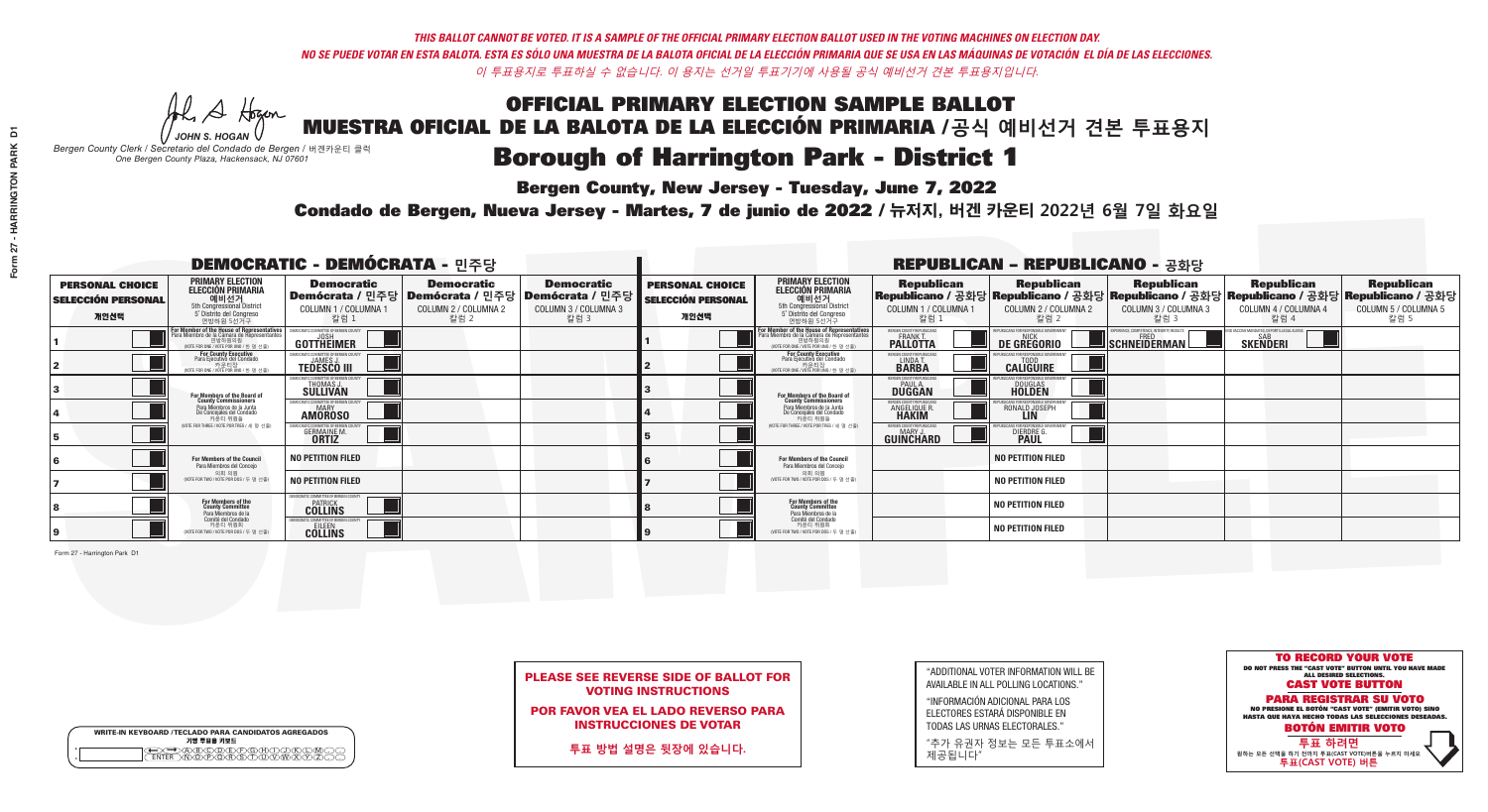# OFFICIAL PRIMARY ELECTION SAMPLE BALLOT MUESTRA OFICIAL DE LA BALOTA DE LA ELECCIÓN PRIMARIA /**공식 예비선거 견본 투표용지 Borough of Harrington Park - District 2**

**Bergen County, New Jersey - Tuesday, June 7, 2022** 

A Hogen *JOHN S. HOGAN*

| <b>WRITE-IN KEYBOARD /TECLADO PARA CANDIDATOS AGREGADOS</b><br>기명 투표용 키보드 |  |
|---------------------------------------------------------------------------|--|
| )@®©®®®®®<br>}M@®@®\${T{I}W                                               |  |

## *Bergen County Clerk / Secretario del Condado de Bergen /* 버겐카운티 클럭 *One Bergen County Plaza, Hackensack, NJ 07601*



| <b>PLEASE SEE REVERSE SIDE OF BALLOT FOR</b> |  |
|----------------------------------------------|--|
| <b>VOTING INSTRUCTIONS</b>                   |  |

POR FAVOR VEA EL LADO REVERSO PARA INSTRUCCIONES DE VOTAR

**투표 방법 설명은 뒷장에 있습니다.**

"ADDITIONAL VOTER INFORMATION WILL BE AVAILABLE IN ALL POLLING LOCATIONS."

"INFORMACIÓN ADICIONAL PARA LOS ELECTORES ESTARÁ DISPONIBLE EN TODAS LAS URNAS ELECTORALES."

"추가 유권자 정보는 모든 투표소에서 제공됩니다"

Condado de Bergen, Nueva Jersey - Martes, 7 de junio de 2022 / 뉴저지, 버겐 카운티 2022년 6월 7일 화요일 *One Bergen County Plaza, Hackensack, NJ 07601*

Form 27 - Harrington Park D2

| <b>DEMOCRATIC - DEMÓCRATA - 민주당</b>                         |                                                                                                                                               |                                                                                  |                                                   |                                                                                                        |                                                             |                                                                                                                                   | <b>REPUBLICAN - REPUBLICANO - 공화당</b>                      |                                                                                                                                                |                                                    |                                                           |                                                   |
|-------------------------------------------------------------|-----------------------------------------------------------------------------------------------------------------------------------------------|----------------------------------------------------------------------------------|---------------------------------------------------|--------------------------------------------------------------------------------------------------------|-------------------------------------------------------------|-----------------------------------------------------------------------------------------------------------------------------------|------------------------------------------------------------|------------------------------------------------------------------------------------------------------------------------------------------------|----------------------------------------------------|-----------------------------------------------------------|---------------------------------------------------|
| <b>PERSONAL CHOICE</b><br><b>SELECCIÓN PERSONAL</b><br>개인선택 | <b>PRIMARY ELECTION</b><br><b>ELECCIÓN PRIMARIA</b><br>예비선거<br>5th Congressional District<br>5° Distrito del Congreso<br>연방하원 5선거구            | <b>Democratic</b><br>COLUMN 1 / COLUMNA 1<br>칼럼 1                                | <b>Democratic</b><br>COLUMN 2 / COLUMNA 2<br>칼럼 2 | <b>Democratic</b><br>│Demócrata / 민주당│Demócrata / 민주당│Demócrata / 민주당│<br>COLUMN 3 / COLUMNA 3<br>칼럼 3 | <b>PERSONAL CHOICE</b><br><b>SELECCIÓN PERSONAL</b><br>개인선택 | <b>PRIMARY ELECTION</b><br>ELECCIÓN PRIMARIA<br>5th Congressional District<br>5° Distrito del Congreso<br>연방하원 5선거구               | <b>Republican</b><br>COLUMN 1 / COLUMNA 1<br>칼럼            | <b>Republican</b><br>Republicano / 공화당 Republicano / 공화당 Republicano / 공화당 Republicano / 공화당 Republicano / 공화당<br>COLUMN 2 / COLUMNA 2<br>칼럼 2 | <b>Republican</b><br>COLUMN 3 / COLUMNA 3<br>칼럼 3  | <b>Republican</b><br>COLUMN 4 / COLUMNA 4<br>칼럼 4         | <b>Republican</b><br>COLUMN 5 / COLUMNA 5<br>칼럼 5 |
|                                                             | For Member of the House of Representatives<br>Para Miembro de la Cámara de Representantes<br>연방하원의원<br>(VOTE FOR ONE / VOTE POR UNO / 한 명 선출) | EMOCRATIC COMMITTEE OF BERGEN C<br>GOTTHEIMER                                    |                                                   |                                                                                                        |                                                             | For Member of the House of Representatives<br>Para Miembro de la Cámara de Representantes<br>WOTE FOR ONE / VOTE POR UNO / 한 명 선출 | ERGEN COUNTY REPUBLICAN<br><b>PALLOTTA</b>                 | DE GREGORIO                                                                                                                                    | $\blacksquare$ Schneiderman $\mathbin{\mathsf{L}}$ | VACCINE MANDATES, DEPORT ILLEGAL ALIEN<br><b>SKENDERI</b> |                                                   |
|                                                             | For County Executive<br>Para Ejecutivo del Condado<br>가운티장<br>(VOTE FOR ONE / VOTE POR UNO / 한 명 선출)                                          | FMOCRATIC COMMITTEE OF BERGEN COUNTY<br><b>TEDESCO III</b>                       |                                                   |                                                                                                        |                                                             | For County Executive<br>Para Ejecutivo del Condado<br>. 카운티장<br>(VOTE FOR ONE / VOTE POR UNO / 한 명 선출                             | BERGEN COUNTY REPUBLICAN<br>LINDA T.                       | <b>CALIGUIRE</b>                                                                                                                               |                                                    |                                                           |                                                   |
|                                                             | For Members of the Board of<br>County Commissioners                                                                                           | EMOCRATIC COMMITTEE OF BERGEN COUNTY<br>THOMAS J.                                |                                                   |                                                                                                        |                                                             | For Members of the Board of<br>County Commissioners                                                                               | ERGEN COUNTY REPUBLICAN<br><b>PAUL A.</b><br><b>DUGGAN</b> | <b>DOUGLAS</b><br><b>HOLDEN</b>                                                                                                                |                                                    |                                                           |                                                   |
|                                                             | Para Miembros de la Junta<br>De Concejales del Condado<br>카우티 위원들                                                                             | MOCRATIC COMMITTEE OF BERGEN COUNTY<br><b>MARY</b><br><b>AMOROSO</b>             |                                                   |                                                                                                        |                                                             | Para Miembros de la Junta<br>De Concejales del Condado<br>카우티 위원들                                                                 | <b>FRGEN COUNTY REPUBLICAN</b><br>ANGELIQUE R              | RONALD JOSEPH<br><b>LIN</b>                                                                                                                    |                                                    |                                                           |                                                   |
|                                                             | NOTE FOR THREE / VOTE POR TRES / 세 명 선출)                                                                                                      | RATIC COMMITTEE OF BERGEN COUNT<br><b>GERMAINE M.</b><br><b>ORTIZ</b>            |                                                   |                                                                                                        |                                                             | NOTE FOR THREE / VOTE POR TRES / 세 명 선출)                                                                                          | ERGEN COUNTY REPUBLICANS<br>MARY J<br>GUINCHARD            | <b>DIERDRE G</b><br><b>PAUL</b>                                                                                                                |                                                    |                                                           |                                                   |
|                                                             | <b>For Members of the Council</b><br>Para Miembros del Conceio                                                                                | <b>NO PETITION FILED</b>                                                         |                                                   |                                                                                                        |                                                             | <b>For Members of the Council</b><br>Para Miembros del Conceio                                                                    |                                                            | <b>NO PETITION FILED</b>                                                                                                                       |                                                    |                                                           |                                                   |
|                                                             | 의회 의원<br>(VOTE FOR TWO / VOTE POR DOS / 두 명 선)                                                                                                | <b>NO PETITION FILED</b>                                                         |                                                   |                                                                                                        |                                                             | 의회 의원<br>WOTE FOR TWO / VOTE POR DOS / 두 명 선출)                                                                                    |                                                            | <b>NO PETITION FILED</b>                                                                                                                       |                                                    |                                                           |                                                   |
|                                                             | For Members of the<br>County Committee<br>Para Miembros de la                                                                                 | <b>EMOCRATIC COMMITTEE OF BERGEN COUNTY</b><br><b>JOSEPH</b><br><b>ZAVÄRDINO</b> |                                                   |                                                                                                        |                                                             | For Members of the<br>County Committee<br>Para Miembros de la<br>Comité del Condado                                               |                                                            | <b>NO PETITION FILED</b>                                                                                                                       |                                                    |                                                           |                                                   |
|                                                             | Comité del Condado<br>카운티 위원회<br>(VOTE FOR TWO / VOTE POR DOS / 두 명 선출)                                                                       | EMOCRATIC COMMITTEE OF BERGEN COUNTY<br><b>FISHBEIN</b>                          |                                                   |                                                                                                        |                                                             | 카운티 위원회<br>(VOTE FOR TWO / VOTE POR DOS / 두 명 선출)                                                                                 |                                                            | <b>NO PETITION FILED</b>                                                                                                                       |                                                    |                                                           |                                                   |